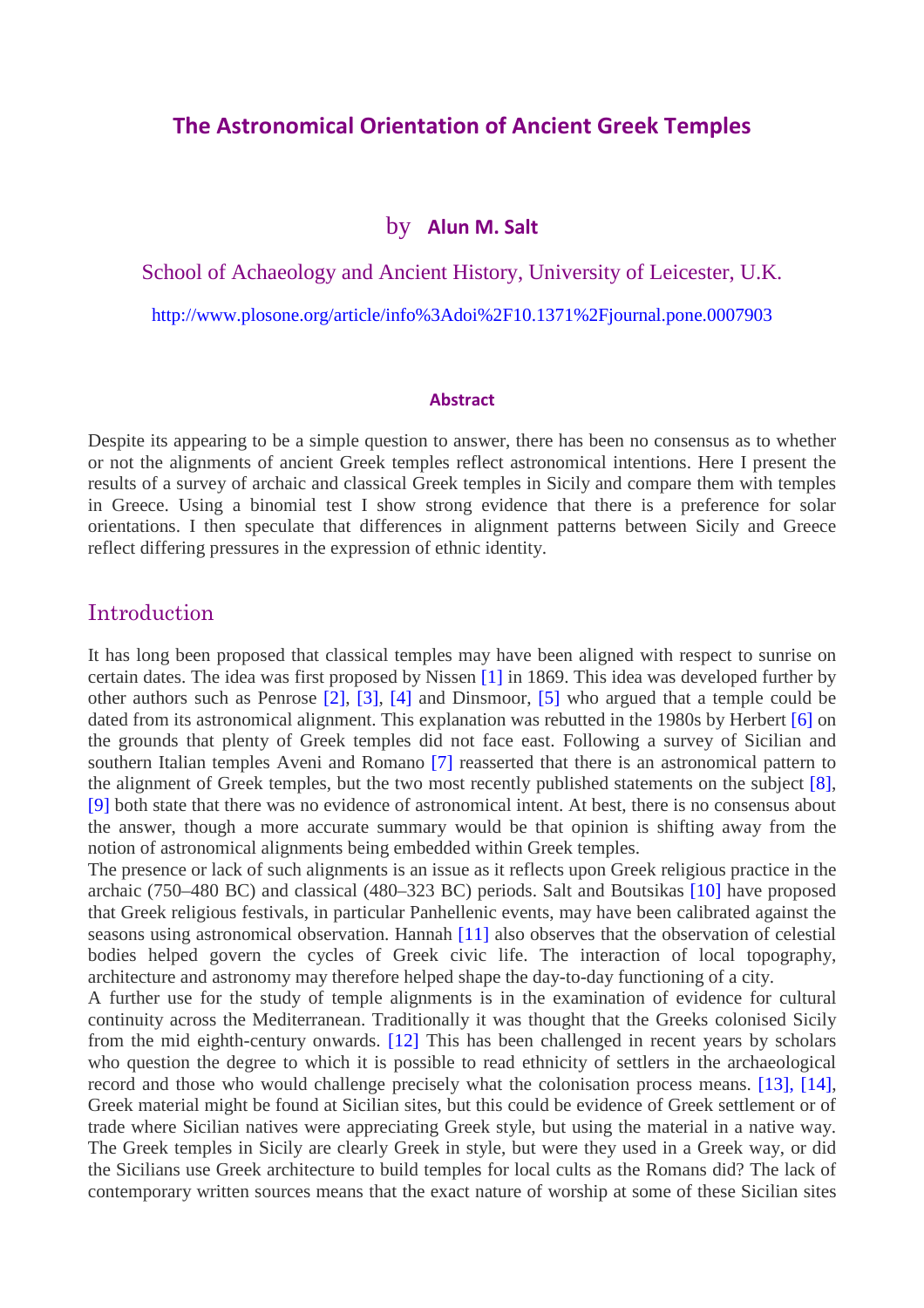may never be known. Yet, if it can be shown that Sicilian temples share similar astronomical alignments to Greek temples, this would contribute more evidence that these cities were practicing religion in a Hellenic style. The results of a survey of Greek Sicilian temples presented below and a comparison with a recently published survey of Greek temples by Retallack, [9] provides a means of studying the degree of similarity of alignment of temples. The alignments provide an 'astronomical fingerprint', allowing a determination of what extent 'Greek' culture differed in the two locations.

## Materials and Methods

The survey of the Greek Sicilian temples presented here was conducted with a magnetic compass and a clinometer. Where possible temples were measured in both directions along all four sides with a compass to provide eight measurements in order to derive an axis of alignment. A clinometer used along each wall and the centre of the temple, viewing from the back to the front, provided horizon measurements to enable the calculation of the declination (astronomical latitude) that a temple faced. Frequently this was impossible, due to lack of access or enthusiastic reconstruction involving steel handrails. Therefore all measurements were also examined using the published archaeological plans, with the north arrow calibrated using local observations.

An additional problem is deciding what constitutes a meaningful independent alignment? Clearly a temple built in isolation has an axis of alignment which can be examined, but this axis emerges from the four main walls. It would not make sense to examine the astronomical alignment of each individual wall. This raises the question of whether two temples built next to each other should be counted as two independent alignments, or whether they should be thought of as sharing the same alignment.

The most obvious example would be the case(s) of what I have listed as Himera temple A/B. The later temple B was built directly over the walls of Temple A and it is likely that it was built around the physical remains rather than being independently aligned. [15] Therefore temples A and B at Himera can only be considered to be one point. At Selinous temples A and O appear to have been built at the same time as part of the same plan. Even though they sit alongside each other, it may not be reasonable to count them as two separate alignment events. [16] The same can be said for Temples F and G at Selinous. [17] Temple E which, along with temples F and G, forms a cluster of three temples sharing the same alignment has been counted as an independent alignment as it was built a century before temples F and G and therefore was laid out independently. This gives a final sample size of 41 rather than 44 points.

## Results and Discussion

To determine how many temples face east, we must first define what we mean by 'east'. If we talk about the eastern 180° of the horizon. Then 40 out of 41 temples in the Sicilian sample face east (see data in table 1). This initially looks interesting, but then this would also be true if 40 temples had faced west. The obvious tool to analyse the result is a binomial test, which is trivial to anyone with a basic grasp of statistics, but exotic to those who work in the humanities and so is briefly described below.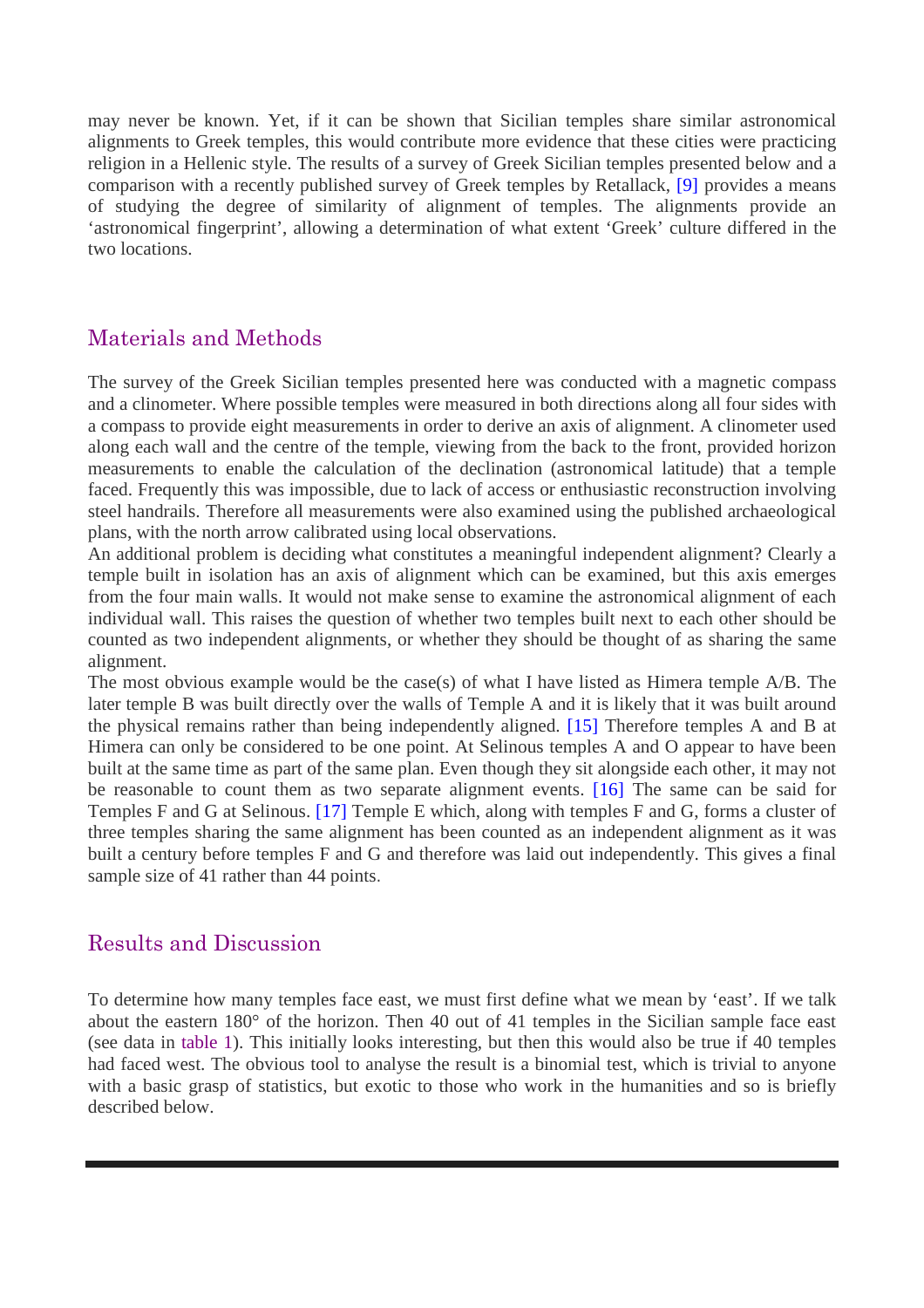|                | Location       | Date                       | <b>Deity</b>              | Az  | Dec            | References |
|----------------|----------------|----------------------------|---------------------------|-----|----------------|------------|
| 1              | Agrigento      | Late 6th C                 | Hercules? (A)             | 90  | $\mathbf 0$    | [25, 26]   |
| 2              | Agrigento      | 480                        | Zeus Olympios (B)         | 80  | 10             | [25, 26]   |
| з              | Agrigento      | 460-440                    | Unknown (D)               | 82  | 8              | [25, 26]   |
| 4              | Agrigento      | 490-470                    | Athena (E)                | 110 | $-16$          | [25, 26]   |
| 5              | Agrigento      | 450-430                    | Unknown (F)               | 87  | 3              | [25, 26]   |
| 6              | Agrigento      | 600 or 440-400             | Vulcan (G)                | 87  | $\overline{2}$ | [25, 26]   |
| $\overline{ }$ | Agrigento      | <b>Hellenistic</b>         | Asklepios (H)             | 90  | $\pmb{0}$      | [25, 27]   |
| 8              | Agrigento      | 470s                       | Demeter (I)               | 80  | 9              | [22, 26]   |
| 9              | Agrigento      | Hellenistic                | Demeter and Kore (L)      | 81  | 8              | $[26]$     |
|                | Akrai          | Late 6th C                 | Aphrodite                 | 67  | 18             | $[28]$     |
| 10             | Camarina       | Mid 5th C                  | Athena Pallas             | 107 | $-14$          | $[29]$     |
| 14             | Gela           | Early 6th C                | Athena Lindia (A)         | 117 | $-21$          | $[30]$     |
| 15             | Gela           | 6th C                      | Athena Lindia (B)         | 111 | $-17$          | $[30]$     |
| 16             | Gela           | 5th C?                     | Athena Lindia (C)         | 114 | $-19$          | $[30]$     |
| 11             | Helorus        | Late 4th C                 | Demeter                   | 99  | $-7$           | $[31]$     |
| 12             | Heraclea Minoa | Unknown                    | Minos?                    | 142 | $-39$          | $[32]$     |
| 13             | Heraclea Minoa | Unknown                    | Aphrodite?                | 114 | $-19$          | $[32]$     |
| 17             | Himera         | 7th C                      | Unknown (A/B)             | 67  | 18             | $[15]$     |
| 18             | Himera         | Late 6th C or Early 5th C  | Unknown (C)               | 67  | 18             | $[15]$     |
| 19             | Himera         | 480                        | Athena Nike               | 71  | 15             | $[15]$     |
| 20             | Megara Hyblaea | Early 6th C                | Unknown (Ouest)           | 92  | $-2$           | [33, 34]   |
| 21             | Megara Hyblaea | Early                      | Unknown (Heroon)          | 91  | $-1$           | [33, 34]   |
| 22             | Megara Hyblaea | Third Quarter of the 7th C | Unknown (Sud)             | 72  | 14             | [33, 34]   |
| 23             | Megara Hyblaea | Last Quarter of the 7th C  | Unknown (Sud à Colonnade) | 77  | 10             | [33, 34]   |
| 24             | Megara Hyblaea | Third Quarter of the 7th C | Unknown (Nord)            | 95  | $-4$           | [33, 34]   |
| 25             | Megara Hyblaea | Second half of 7th C       | Unknown (Sud-Est)         | 86  | 3              | [33, 34]   |
| 26             | Naxos          | 610s                       | Aphrodite (A)             | 44  | 35             | $[35]$     |
| 27             | Naxos          | 5th C                      | Aphrodite (B)             | 61  | 23             | $[35]$     |
| 28             | Naxos          | Unknown                    | Unknown (Tempietto)       | 113 | $-18$          |            |
| 30             | Selinous       | 490-460                    | Leda and Artemis? (A/O)   | 96  | $-5$           | [36, 34]   |
| 31             | Selinous       | Late 6th C                 | Apollo (C)                | 96  | $-5$           | [36, 34]   |
| 32             | Selinous       | Late 6th C                 | Unknown (D)               | 96  | $-5$           | [36, 34]   |
| 33             | Selinous       | Late 7th C                 | Hera (E)                  | 96  | $-5$           | [36, 34]   |
| 34             | Selinous       | Early 5th C                | Unknown (F/G)             | 96  | $-5$           | [36, 34]   |
| 35             | Selinous       | Early 6th C                | Demeter Malaphoros        | 83  | 6              | [37, 34]   |
| 36             | Selinous       | Mid 6th C                  | Zeus Melikhios            | 80  | 8              | [37, 34]   |
| 37             | Selinous       | Mid 6th C                  | Hekate                    | 338 | 47             | [37, 34]   |
| 38             | Selinous       | Mid 6th C                  | Unknown (M)               | 76  | 11             | $[38]$     |
| 39             | Syracuse       | 6th C                      | Apollo                    | 94  | $-3$           | $[39]$     |
| 40             | Syracuse       | 480                        | Athena                    | 92  | $-2$           | $[40]$     |
| 41             | Syracuse       | Early 6th C                | Zeus Olympios             | 103 | $-10$          | $[41]$     |

All dates are in years or centuries BC. The Hellenistic period is traditionally defined as the period from the death of Alexander 323 BC to the Roman conquest which would be around 212 BC in Sicily.

doi:10.1371/journal.pone.0007903.t001

If each reader of this article were to build scale models of Greek temples and align them randomly, the average number of temples facing east would be given by *np* where *n* is the number of temples in the data set–in this case 41 and *p* is the probability between 0 and 1 that an event would happen. If the temples were aligned randomly we would typically expect 20 or 21 temples to face east. However random results vary and it would not be unusual for readers to build sets of temples with 19 or 22 temples facing east. The Binomial Distribution describes the distribution of results where there is a probability  $p$  that something will happen and a probability  $1-p$  that it will not. The probability mass function is: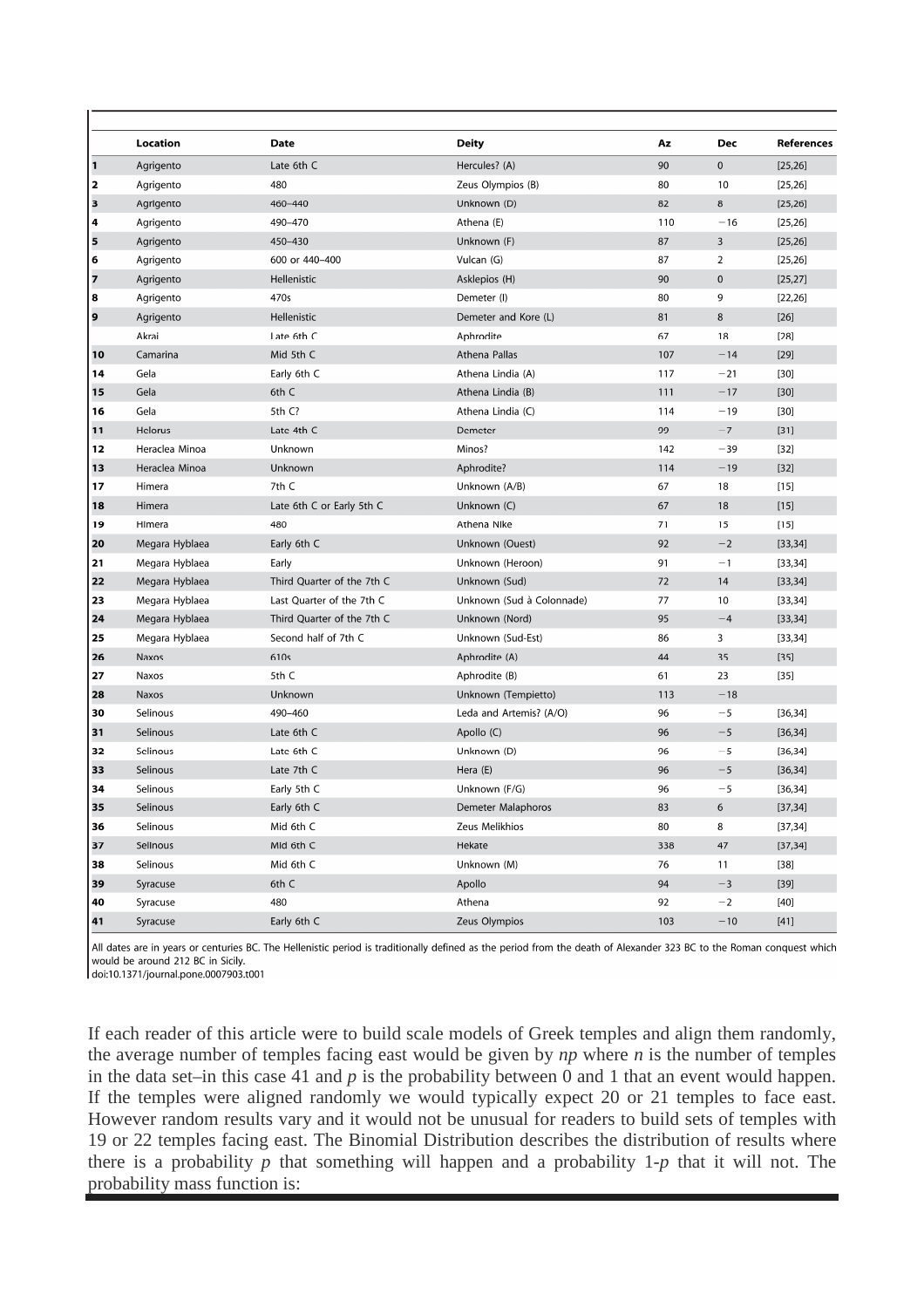$$
P(k; n; p) = {n \choose k} p^{k} (1-p)^{41-k}
$$

The formula above shows the chance of getting *k* successes in a sample of size *n* where there is a probability *p* of success. In the case of the temples, if they were aligned randomly, there is a 0.5 (50%) chance that a temple will face east and a 0.5 chance that it will not. The formula above is unlikely to be helpful to the typical archaeologist or classicist, but given that

$$
\binom{n}{k} = \frac{n!}{k!(n-k)!}
$$

it is possible to plot the probability distribution as a graph (Figure 1).



This shows that result from the survey, that 40 of 41 temples face east, is a highly improbable result to have occurred by chance. To quantify how improbable it would be helpful to calculate confidence intervals. As Ross [18] has noted these can be awkward to explain and the situation is further complicated by differing methods of dealing with confidence intervals in the social science and the mathematical sciences.

Ideally I would like to show that a distribution of temple orientations cannot be due to chance. This is impossible as there is the slightest possibility that all 41 of the temples could face the eastern half of the horizon–even if they were randomly aligned. Instead the distribution above can help me show that the probability of a result being due to chance is small.

In the social sciences it is a rule of thumb that probability distributions can be described by intervals based on the standard deviation, σ. The generalisation is that two-thirds of the time a random result will fall in a range centred on the average  $+/-1\sigma$ . 2σ covers 95% of random results and 3σ covers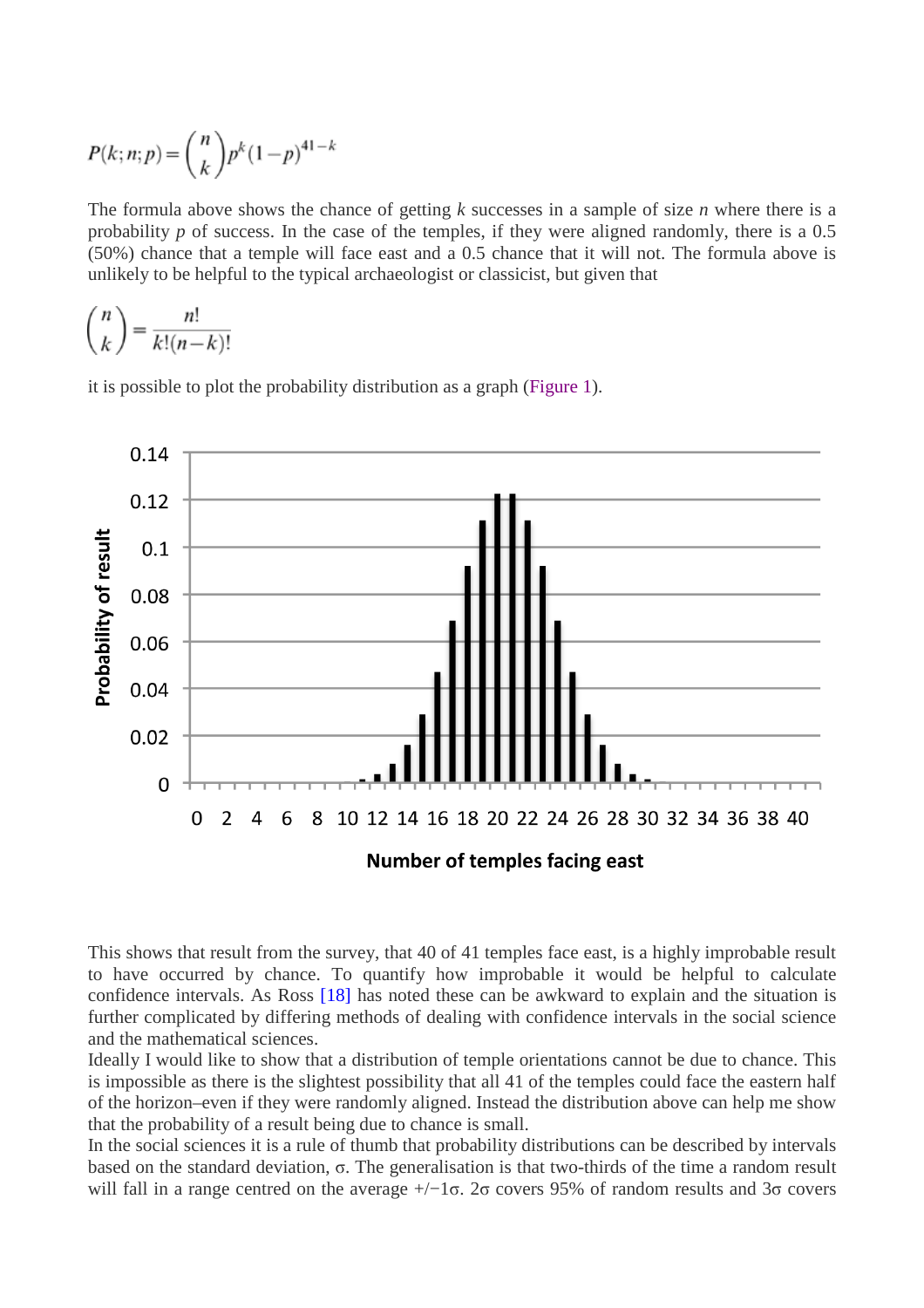99%. The standard deviation  $\sigma$  can be calculated by using the formula  $\sigma = \sqrt{(npq)}$ . In this case it

would be  $\sqrt{(41 \times 0.5 \times 0.5)}$  = 3.20. In the case of the hypothetical temple-building by readers above, this means two-thirds of readers would build between 17 and 24 temples facing east. If we expand the range to plus or minus 2σ, 14 to 27 temples, then we would account for over 95% of the readers in the experiment. 3σ would cover over 99% of cases. So by knowing the expected number of temples, and how many standard deviations away from the expected result the real result is, we can show how unusual the result is.

The method used by social scientists is an approximation of the Clopper-Pearson interval. Because of the discrete nature of the distribution this rule of thumb is quite conservative. In fact 79% of cases fall between 17 and 24 temples rather than  $66\%$ . The  $2\sigma$  interval covers 97% of the distribution and the 3σ interval covers 99.85%. This may not seem drastically different to 99% but it makes the chance of a random positive result 1/690 rather than the proposed 1/100. These problems are discussed by Agresti and Couli. [19] Despite its flaws I use the social science approximation below as while this is a statistical method, the question of whether or not there is a visible preference for certain astronomical orientations in Greek temples is a social matter. Conservative estimates of significance can allow more confidence in the results.

In the case the result of 40 out of 41 temples, we are 6.09σ away from the expected result of 20.5 temples. If you're satisfied with a nominal  $95\%$  ( $2\sigma$ ) confidence interval then any result over  $20.5+2*3.20 = 26.9$  is noteworthy, because only one time in twenty would an apparently significant result appear by chance. If you are a less easily convinced reader might wish to use a 99% (3 $\sigma$ ) confidence interval  $20.5+3\times3.2 = 30.1$  temples. This flexibility is useful because there is no commonly accepted standard of what is significant in archaeoastronomy. Indeed, it is impossible to define what is significant purely from statistics. If written documentation exists describing the use of a site then an alignment could be declared significant even if it is the only data point in a set. Likewise, throw enough tests at the data and sooner or later you will find something that passes a 2σ test. Schaefer [20] notes that  $3\sigma$  results turn out to be false 50% of the time and that high σ values are desirable, especially in the absence of historical records. The value of historical records is that you can construct an argument that the measured data and the tests applied are meaningfully connected, rather than running enough tests a data set until something 'significant' happens. A second value of using a binomial test is that the output is quite clearly reliant upon the value of *p* which needs to be justified, and this process can make apparent any unreliable assumptions. The reader may, for example, disagree with my attempts to find a comparable sample from Retallack's survey.

Retallack [9] has recently argued that temple dedications are connected with local soil types. As part of his survey he examined the astronomical alignments of temples in Greece in order to discount their effect on dedication. Retallack surveyed 84 temples. Of these many were in a ruinous state and no meaningful alignment could be recorded, which leaves just 51 temples in the sample. This is not a major problem. The confidence in the results is derived from the sample size, not the percentage of the total number of Greek temples and 51 is a similar number to the 41 temples surveyed in Sicily. Of greater difficulty is that he only measured alignments as pointing to one of the eight major compass directions. East, northeast and southeast all face the eastern half of the horizon, and west, northwest and southwest all face the western half. It is less certain which half north-facing and south-facing temples face. I have excluded these from the survey as their easterly or westerly orientations are as unknown as for the temples with no recorded alignment. This leaves just 42 temples with clearly defined easterly or westerly orientations.

In this sample 38 temples face east and 4 face west. This is  $5.24 \sigma$  away from the anticipated result of 21 temples. This is a less emphatic result than Sicilian sample, but nonetheless would support the proposal that Greek temples face east.

However 'east' might not mean just the eastern half of the sky. It may specifically refer to the range of the horizon that sun rises over. In Sicily this is approximately 59° to 119°. For the sake of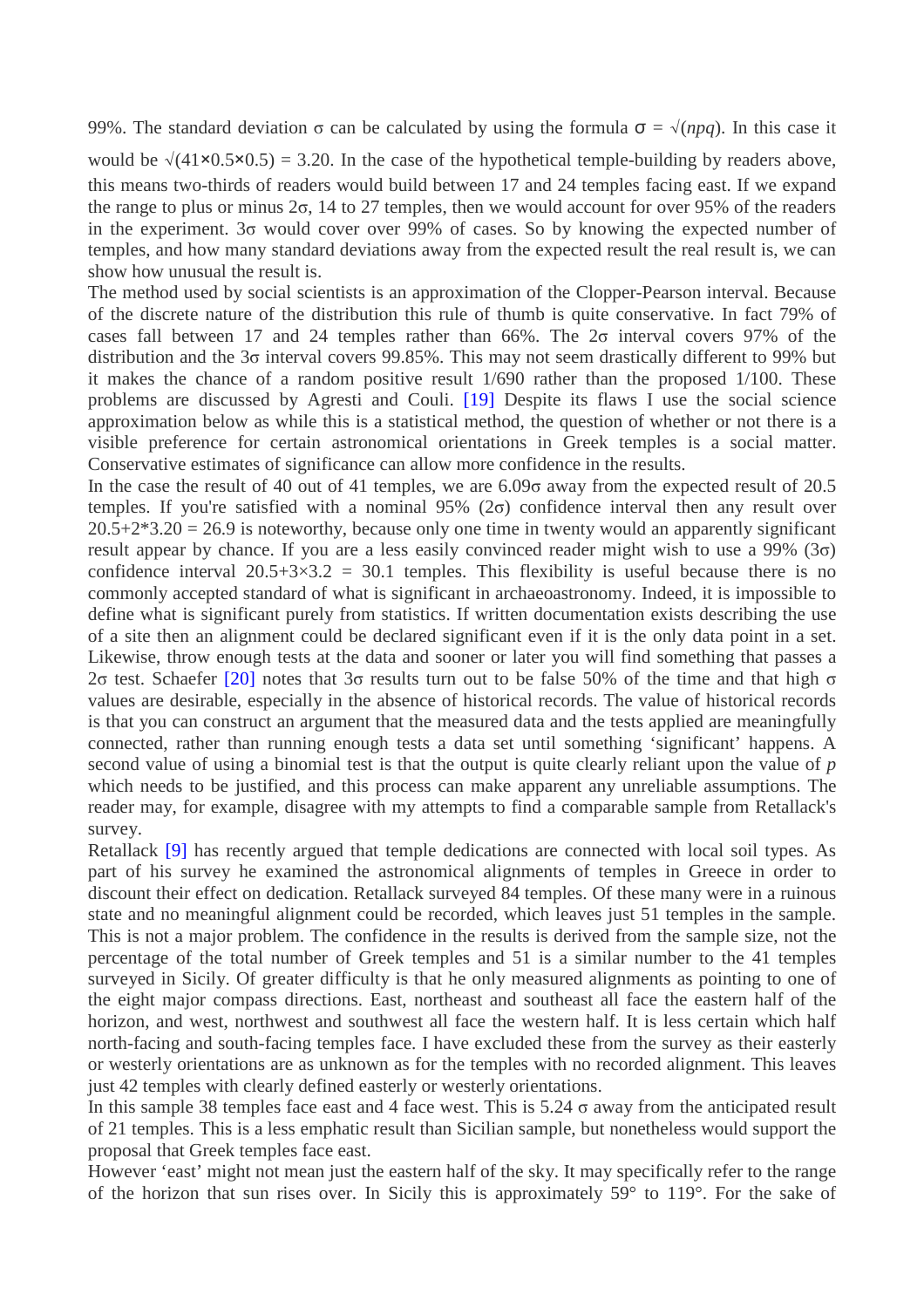calculation I have said that *p* is 1/6, as no temples in the Sicilian sample lie at  $60^{\circ}$  or 120°. If this is the case *np* is  $41/6 = 6.83$  and  $\sigma$  is 2.39. The number of Sicilian temples with this range is 38, which is 13σ from the expected value. Again converting Retallack's survey to a comparable sample is awkward. If we take just the temples facing the eastern eighth of the horizon, *p* is 1/8 and the expected result is  $51/8 = 6.38$  temples with a  $\sigma$  of 2.14. The actual result, 26 temples, is 8.31 $\sigma$  away from the expected result. Again this is lower than the Sicilian result of 13σ, nonetheless it is still a strikingly positive result.

One reason for the difference in results might be the context of their construction. Temples in Greece were frequently built upon sites that had been sacred for generations, reaching back into the Bronze Age at places like Thermon, where the later classical temples were built over the remains of Mycenaean era *megaron*. [21] There was the matter of historical tradition which meant that temples built in the archaic and classical periods might be built not only according to the cosmology of the time of construction, but also within the restraints of prior religious thought. The temples in Sicily were built in cities that, at the time of building, saw themselves as immigrants in a distant land. [22] Therefore there was no historical precedent to shape the construction of the temples. They were much more likely to be purely the products of seventh-, sixth- and fifth-century cosmology. The lack of prior foundations gave the Sicilian Greeks more freedom to express current thought in religious practice through their temples. The self-identification of Sicilian Greeks as Greeks living overseas may have also made adherence to a Greek ideal more of an imperative to reassure both themselves and visitors from the homeland that their location made them no less Greek. It is interesting to note that Greek sanctuaries in Greece could be out in the hinterland tying territory to the city, while Sicilian temples were all built in urban or suburban sites. An 'astronomical fingerprint' may, along with other elements such as the architectural form and religious practice, have been part of a drive to prove the Hellenic character of a settlement. Hence, perhaps, the stronger results in Sicily than Greece. This could be testable by comparison with temple alignments in other locations like the Black Sea colonies or Hellenistic Asia. A lack of a similar adherence to astronomical orientation for temples in these regions would be a surprising result given the emphatic nature of the results in Sicily and Greece.

Indeed the extraordinarily positive results create a puzzle of their own. How is it that such a simple question, with such a definite answer, could have been discounted by many intelligent archaeologists and classicists as insignificant? The answer may be due to a failure of interdisciplinarity. In the case of Retallack's sample only half of the temples with a known direction (26 of 51) face 'east'. The 50% failure rate perhaps makes it easy to overlook that one would only expect 1/8 of the sample, 6 or 7 temples, to fall in that range. A further issue is that the question is being asked for cultural reasons and, in the absence of historical evidence, there is no purely historical or archaeological method which can find such a pattern. Archaeologists and historians do not usually have basic statistical analysis as part of their tool-kit, and so it is possible for papers without such statistical underpinnings to appear archaeological and classical journals because the basic problems simply are not recognised. [23] Therefore research using statistical tools needs to be published either in a forum used by statistically minded scholars, or else in an open-access environment where they can access and critique the work.

At the same time while there are certainly more sophisticated tools than the binomial distribution to analysis alignment data, [24] simply throwing statistical tools at the problem or expecting the data to speak for themselves is not enough. The problem only has any relevance within its cultural context. It is therefore not enough simply to be correct, but it also has to be understandable by historians and archaeologists who, quite reasonably given their specialisms, have little knowledge of or interest in statistics. For this reason I have not used the Fisher Exact test which, while simple, is more difficult than applying a binomial test. The binomial test is a helpful bridge between the data and the interpretation as the value of *p*, as shown above, must be justified by reference to its cultural context–in this case by defining exactly what it means to say 'east'. The simplicity of the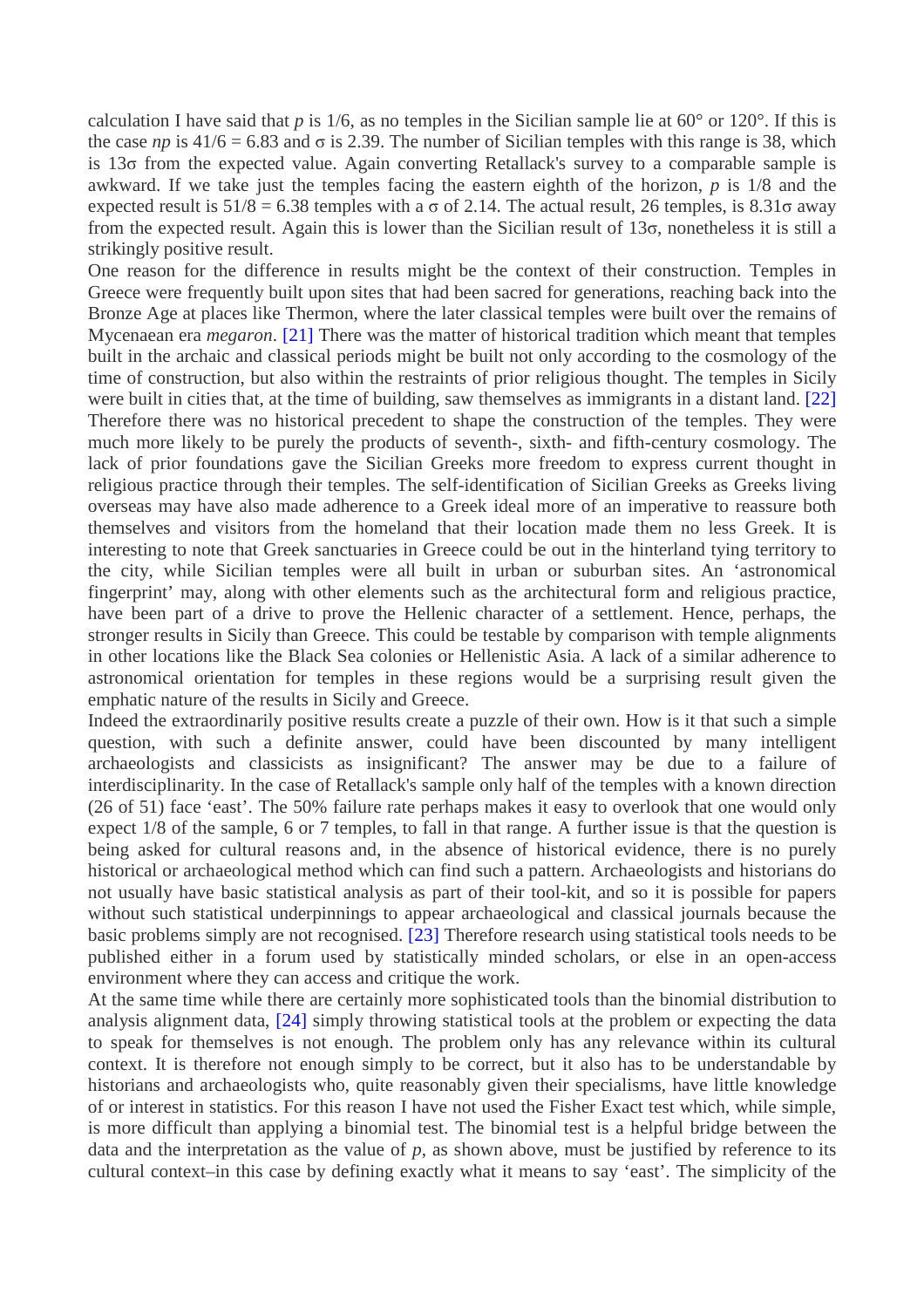technique also means it can be applied and disputed by anyone whose calculator has a square-root function.

Finally, expressing the results in terms of the number of standard deviations away from the expected result allows for more readings about the value of the findings than simply stating that the probability of 40 of 41 temples facing east is in excess of 1:50,000,000,000. The probability of seeing any given sequence of three car licence plates is also billions to one, but that does not inherently make any sequence of three plates significant. It is significance in the distribution of the set, rather than the alignment of any individual temple that matters in finding evidence for an overall preference. I believe discussion above does show there was a significant preference for easterly orientations in the alignment of ancient Greek temples.

# Acknowledgments

The author would like to thank Prof. Graham Shipley for comments on an earlier draft of this paper and the referees for their comments and suggestions.

# Author Contributions

Analyzed the data: AMS. Wrote the paper: AMS.

## References

- 1. Nissen H (1869) Das Templum: Antiquarische Untersuchungen. Berlin: Weidemann.
- 2. Penrose FC (1897) On the Orientation of Greek Temples and the Dates of their Foundation Derived from Astronomical Considerations, Being a Supplement to a Paper Published in the 'Transactions of the Royal Society,' in 1893. Proceedings of the Royal Society of London 61: 76– 78. Find this article online
- 3. Penrose FC (1899) On the Orientation of Greek Temples, Being the Results of Some Observations Taken in Greece and Sicily in the Month of May, 1898. Proceedings of the Royal Society of London 65: 370–375. Find this article online
- 4. Penrose F (1901) Some Additional Notes on the Orientation of Greek Temples; Being the Result of a Journey to Greece and Sicily in April and May, 1890. Philosophical Transactions of the Royal Society of London. Series A 196: 389–395. Find this article online
- 5. Dinsmoor WB (1939) Archaeology and Astronomy. Proceedings of the American Philosophical Society 80 (1): 95–173. Find this article online
- 6. Herbert S (1984) The Orientation of Greek Temples. Palestine Exploration Quarterly 116: 31–34. Find this article online
- 7. Aveni AF, Romano G (2000) Temple Orientations in Magna Graecia and Sicily. Archaeoastronomy: Supplement to the Journal for the History of Astronomy 25: Supplement to Vol. 31S51–S57. Find this article online
- 8. Boutsikas E (2007) The Orientations of Greek Temples: A Statistical Analysis. In: Pásztor E, editor. Archaeoastronomy in Archaeology and Ethnography: Papers from the annual meeting of SEAC. Oxford: Archaeopress. pp. 19–23.
- 9. Retallack G (2008) Rocks, Views, Soils and Plants at the Temples of Ancient Greece. Antiquity 82 (317): 640–657. Find this article online
- 10. Salt AM, Boutsikas E (2005) Knowing When to Consult the Oracle at Delphi. Antiquity 79 (305): 564–572. Find this article online
- 11. Hannah R (2009) Time in Antiquity. London: Routledge.
- 12. Boardman J (1999) The Greeks Overseas 4th Edition. London: Thames & Hudson.
- 13. Domínguez AJ (2006) Greeks in Sicily. In: Tsetskhladze G, editor. Greek colonisation: an account of Greek colonies and other settlements overseas, Volume 1. Leiden: Brill. pp. 253–358.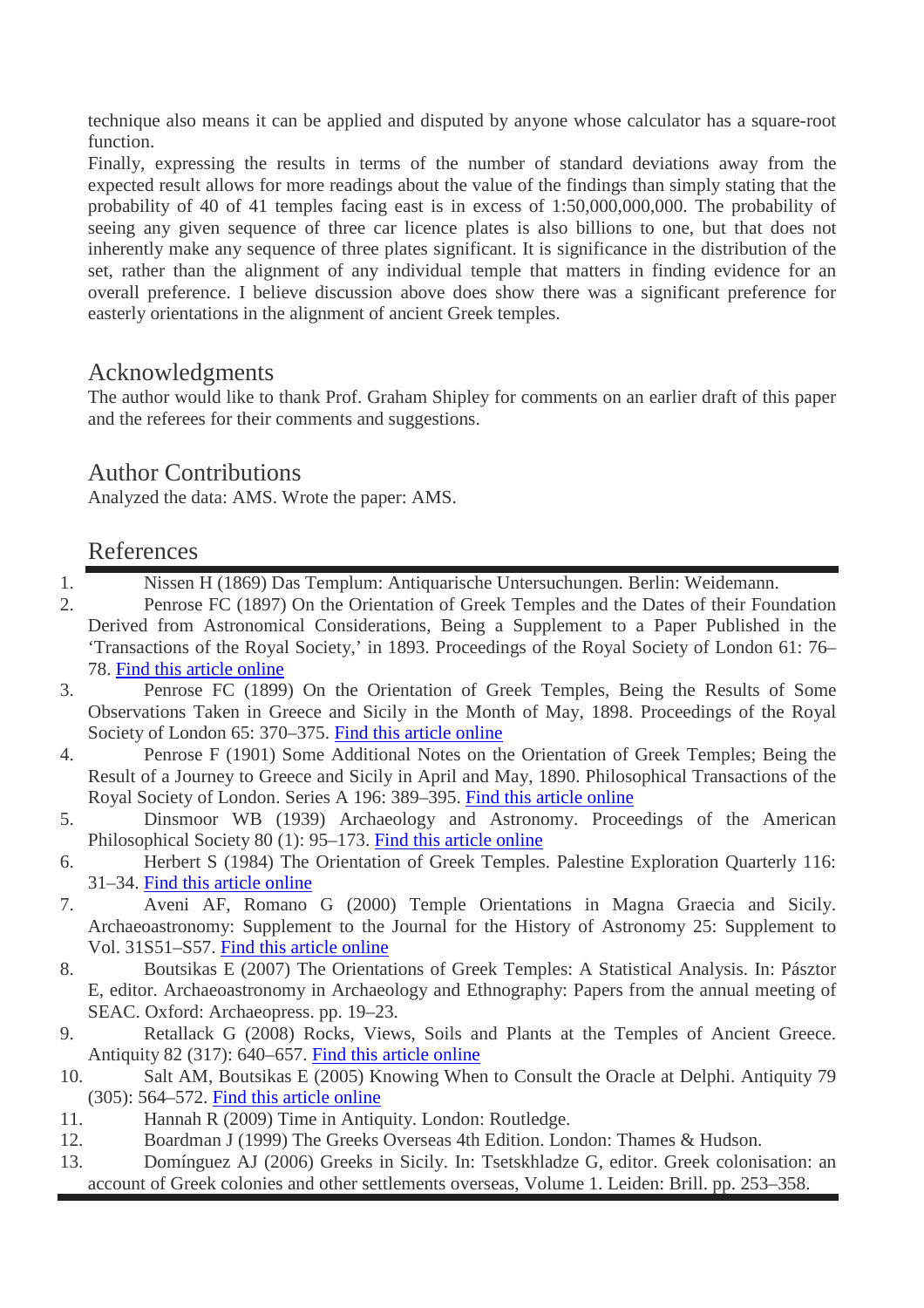- 14. Hodos T (2006) Local Responses to Colonization in the Iron Age Mediterranean. London: Routledge.
- 15. Boncasa N (1970) L'Area Sacra. In: Adriani A, Bonacasa N, Di Stefano A, Joly E, Manni Pirano M, Schmeidt G, et al., editors. Himera I: Campagne di scavo 1963–1965. Rome: L'Erma di Bretschneider. pp. 51–253.
- 16. Di Vita A (1984) Selinunte fra il 650 ed il 409: un modello urbanistco coloniale. Annuario della Scuola Archeologica di Atene e delle missioni italiane in Oriente 62: 7–68. Find this article online
- 17. Gullini G (1985) L'architettura. In: Pugliese Carratelli G, editor. Sikanie: Storia e civiltà della Sicilia greca. Milan: Garzanti. pp. 415–491.
- 18. Ross TD (2003) Accurate confidence intervals for binomial proportion and Poisson rate estimation. Computers in Biology and Medicine 33 (6): 509–531. Find this article online
- 19. Agresti A, Couli BA (1998) Approximate is Better than "Exact" for Interval Estimation of Binomial Proportions. The American Statistician 52 (2): 119–126. Find this article online
- 20. Schaefer BE (2006) Keynote Address: Case Studies of the Three Most Famous Claimed Archaeoastronomical Alignments in North America. In: Bostwick T, Bates B, editors. Viewing the Sky through Past and Present Cultures: Selected Papers from the Oxford VII International Conference on Archaeoastronomy. Phoenix: City of Phoenix Parks and Recreation Department. pp. 27–56.
- 21. Whiteley J (2001) The Archaeology of Ancient Greece. Camrbidge: CUP.
- 22. Hall JM (2004) How Greek were the Early Western Greeks? In: Shefton BB, Lomas K, editors. Greek identity in the western Mediterranean: papers in honour of Brian Shefton. Leiden: Brill. pp. 35–54.
- 23. Peterson JWM (2007) Random Orientation of Roman Camps. Oxford Journal of Archaeology 26 (1): 103–108. Find this article online
- 24. Fisher N (1993) Statistical Analysis of Circular Data. Cambridge: CUP.
- 25. Marconi P (1929) Agrigento: Topografia e arte. Florence, Italy: Vallecchi Editore.
- 26. De Miro E (1994) La Valle dei Templi. Palermo: Sellerio editore.
- 27. De Miro E (2003) Agrigento II. I santuari extraurbani: l'Asklepion. Soveria Mannelli: Rubbettino.
- 28. Bernabò Brea L (1986) Il tempio di Afrodite di Akrai. Rome: L'Erma di Bretschneider.
- 29. Pelagatti P (1968) L'attività della Soprintendenza alle Antichità della Sicilia Orientale tra il 1965 e il 1968. Kokalos 14–15: 344–364. Find this article online
- 30. Orlandini P (1968) Gela: topografia dei santuari ed documenazione archeologica dei culti. Rivista dell'Istituto Nazionale d'Archeologica e Storia dell'Arte 15: 22–66. Find this article online
- 31. Voza G (1968) L'attività della Sopraintendenza alle Antichità delle Sicilia Orientale fra il 1965 e il 1968. Kokalos 14/15: 360–362. Find this article online
- 32. De Miro E (1966) Eraclea Minoa: risultati archeologici e storici dei primi scavi sistemactici nell'area dell'abitato. Kokalos 12: 221–233. Find this article online
- 33. Vallet G, Villard F, Auberson P (1976) Mégara Hyblaea I: Le quartier de l'agora archaïque. Rome: École Française de Rome.
- 34. De Angelis F (2004) Megara Hyblaia and Selinous: Two Greek City-states in Archaic Sicily. Oxford: Oxford University School of Archaeology.
- 35. Pelagatti P (1972) Naxos II: richerche topografiche e scavi 1965–1970. Relazione preliminare. Bollettino d'Arte 57: 211–220. Find this article online
- 36. Tusa V (1967) Le divinità ed i templi di Selinunte. Kokalos 13: 186–193. Find this article online
- 37. Gabrici E (1927) Il Santuario della Malaphoros a Selinunte. Monumenti antichi, 22: 5–414. Find this article online
- 38. Pompeo L (1999) Il complesso Architettonico del tempio M di Selinunte: analisi tecnica e storia del monumento. Florence: Casa Editrice Le Lettere.